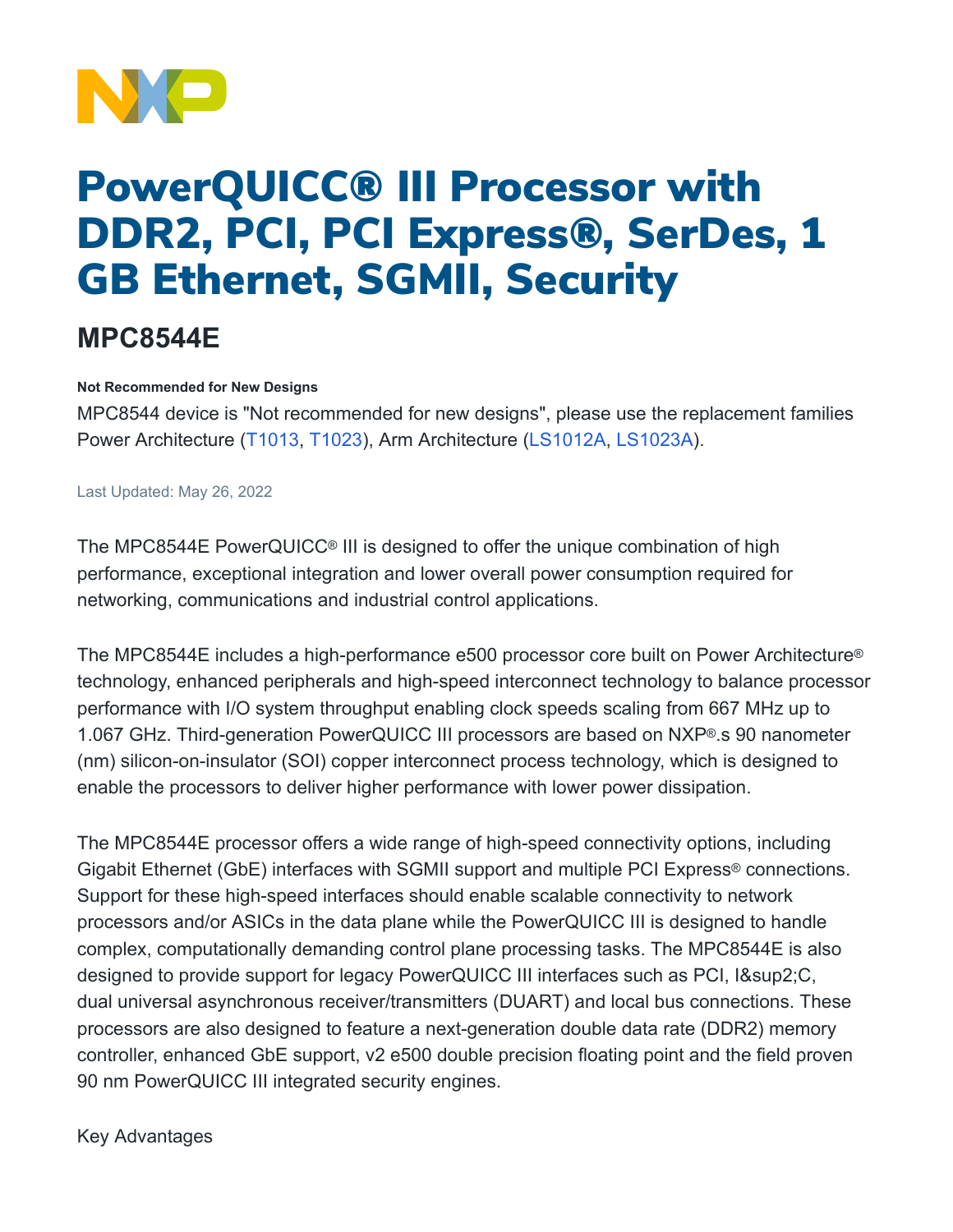- High level of integration and performance
- Consistent programming model across the PowerQUICC III family
- Flexible SoC platform for fast time to market
- Simplified board design
- Large L2 cache at 256 KB
- High internal processing bandwidth
- Integrated DDR and DDR2 memory controller
- Two integrated Ethernet controllers (enhanced TSEC) with SGMII support
- Large L2 cache at 256 KB
- Flexible high-speed interconnection interfaces/multiple PCI Express connections
- 32-bit PCI support
- Integrated security engine

Access to the errata document for this device requires an NDA. Contact your local [NXP Sales](https://www.nxp.com/support/support:SUPPORTHOME) [Office](https://www.nxp.com/support/support:SUPPORTHOME) or [NXP Authorized Distributor](https://www.nxp.com/support/sample-and-buy/distributor-network:DISTRIBUTORS).

### **Freescale PowerQUICC MPC8544E Communications Processor Block Diagram Block Diagram**